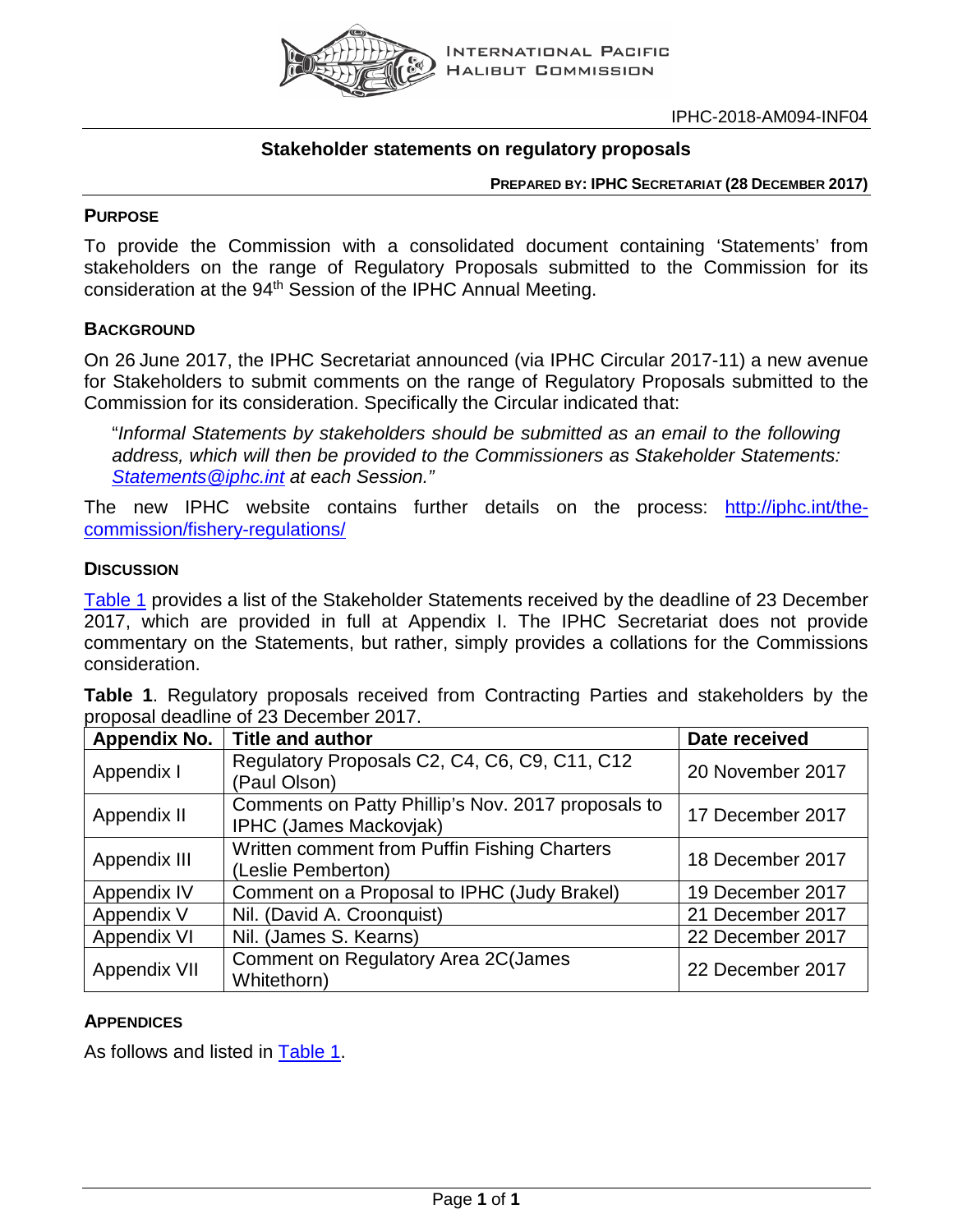## Appendix I

Paul Olson, Attorney At Law 606 Merrell St Sitka, AK 99835 (907) 738-2400 polsonlaw@gmail.com

November 20, 2017

Re: Informal Statement re: Regulatory Proposals C2, C4, C6, C9, C11, C12

International Pacific Halibut Commission:

I submit the following comments on behalf of The Boat Company, which provides guided halibut fishing opportunities in IPHC regulatory area 2C (Southeast Alaska). The Boat Company supports the intent of 2018 Regulatory Proposals C2, C4, C6, C9, C11 and C12 which would carve out exceptions to the IPHC's 2017 regulation 28(1)(d) that prohibits filleting of sport caught halibut in Alaska. The Boat Company conducts multi-day tours in southeast Alaska aboard two larger vessels, the 145' M/V Liseron and the 157' M/V Mist Cove and deploys smaller vessels for sport fishing activities. Its tours combine freshwater and saltwater sport fishing opportunities with eco-tour activities such as kayaking, hiking, and beachcombing. The total numbers of harvested halibut by clients are small relative to full-time charter operations, but an important part of the tour package involves processing and preserving halibut onboard the larger vessels for future client consumption.

The Boat Company requests that the IPHC move forward with consideration of exceptions to the regulation and evaluate reporting requirements that would meet enforcement needs while increasing processing flexibility as sea for multiday charter operators. Regulation 28(1)(d) provides that:

no person shall possess on board a vessel, including charter vessels and pleasure craft used for fishing, halibut that have been filleted, mutilated or otherwise disfigured in any manner, except that each halibut may be cut into no more than 2 ventral pieces, 2 dorsal pieces, and 2 cheek pieces, with skin on all pieces.

The purpose of the regulation was to enable enforcement officers to determine compliance with maximum and minimum size limits and bag limit possession requirements. The enforcement concern was that allowing filleting at sea would prevent enforcement officers from determining either the numbers or lengths of fish. The existing regulation balances enforcement needs and utilization of harvested halibut most effectively for the majority of charter operations that harvest halibut at sea in a single day and return to process the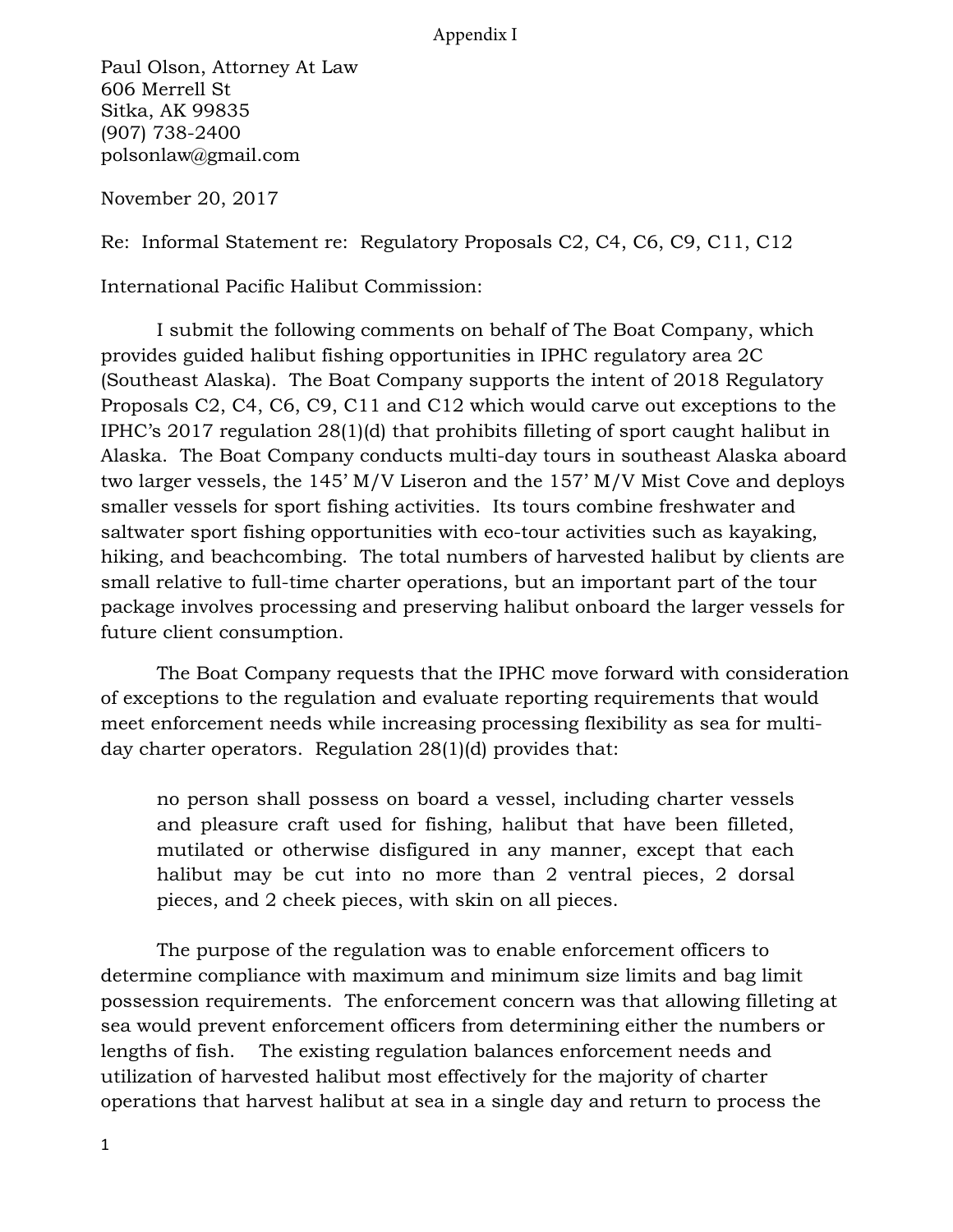fish onshore or at a lodge. However, it is problematic for live-aboard vessel owners, unguided fishermen and multi-day charter operators.

In general, the 2018 regulatory proposals would create exceptions for liveaboard vessels or private pleasure craft with processing or preservation facilities. As explained by Andrew Cooper and Steve Riehemann in Proposals C2 and C4, the existing regulation does not provide adequate processing options for vessels that do multi-day trips or operate in remote areas far from port facilities. Three of the proposals suggest or specifically add reporting mechanisms to address enforcement needs, such as additional logbook data entry and photo documentation.

The IPHC has previously received regulatory proposals requesting changes to the regulation (2010 – 2012 meeting cycles), including earlier proposals from individual charter operators who conduct multi-day fishing trips or other vessel operators who deploy catcher vessels from one larger vessel that operates as a "floating lodge." As explained in a regulatory proposal submitted by another multi-day charter operator in 2011, current regulation 28(1)(d) limits the processing options available to multi-day tour operators relative to charter operators that conduct daily trips. A particular problem shared by live-aboard vessel owners, private cruise vessels and multi-day tour operators is the inability to process and preserve halibut into meal-size packages.

The Boat Company would thus appreciate the IPHC moving forward with enforceable exceptions that include multi-day charter operators. An exception would be particularly useful if there was a small increase in the maximum size limit in future years or possibly even 2018. Specifically, the 2015 – 2017 maximum size limits of 42, 43, and 44 inches, respectively, are readily reduced to fletches as required under the regulation because they are small enough – about the size of a coho fillet – for standard vacuum packing. Even at this size, clients would prefer chunking but at least the processing is feasible onboard. But the Area 2C catch limits have gradually increased over the past five years such that it is possible to anticipate a 45 – 46 inch maximum size limit in the near future. This size limit is roughly the threshold at which onboard processing becomes challenging. 45 – 46 inch fish are roughly the threshold at which vacuum sealing is problematic and increased processing flexibility becomes necessary.

An improved regulation would identify and create an exception to the filleting prohibition for the three halibut resource stakeholders negatively affected by the filleting prohibition  $- (1)$  owners of live-aboard vessels; (2) private vessel owners with preservation facilities who do not return to port daily and (3) charter operators who conduct multi-day trips. The resource stakeholders share one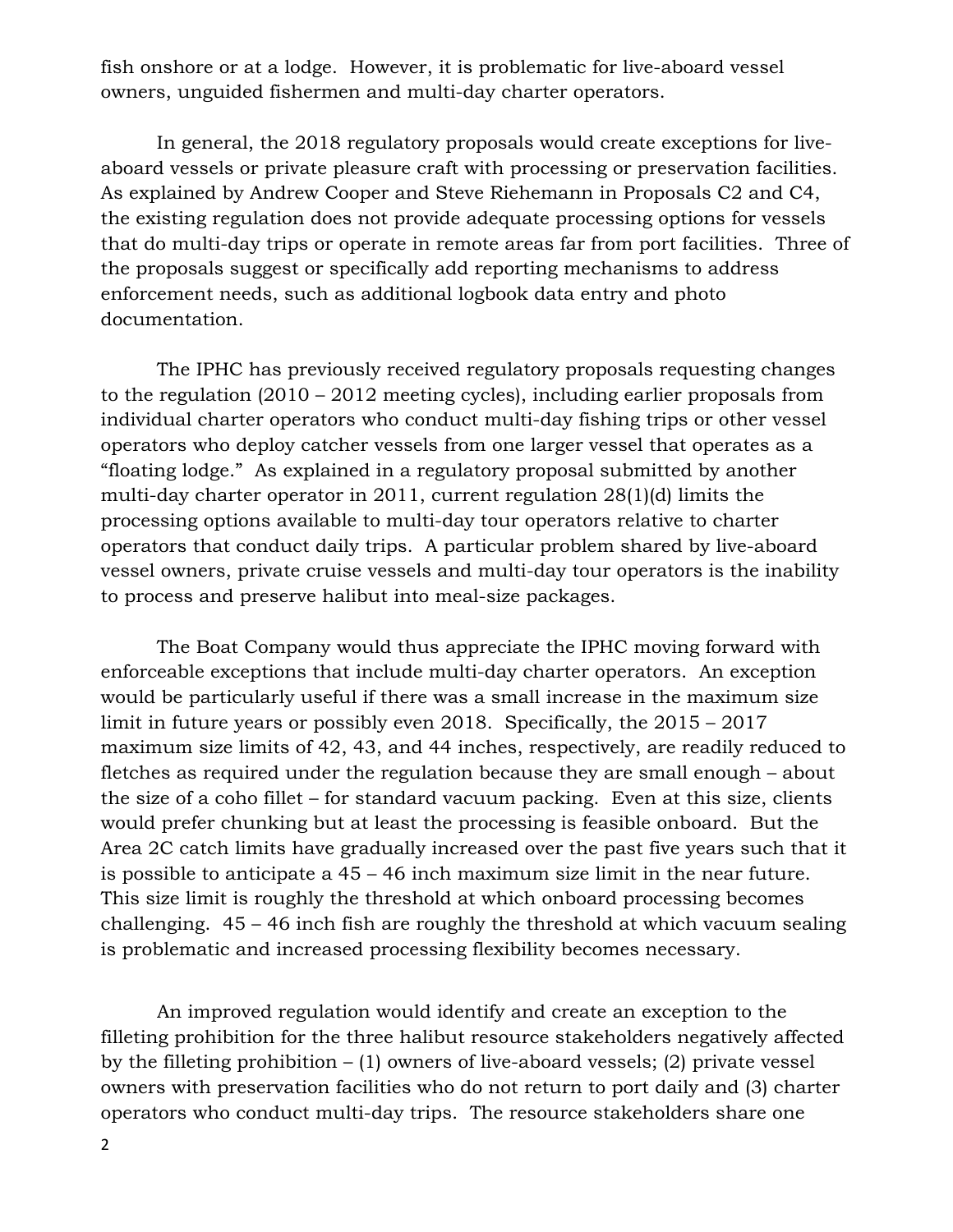common feature – the ability to process and preserve (i.e. vacuum pack and freeze) halibut onboard. Thus, as suggested by Proposals C4 and C11, the regulatory language could identify halibut harvesters who qualify for the exception by focusing on the processing and preservation capacity of a vessel.<sup>1</sup>

The IPHC could then establish more rigorous reporting requirements to address the enforcement need to verify the number and size of halibut caught and possessed. Proposals C2, C9 and C11 identify potential reporting requirements that would address the enforcement need to determine the minimum size of number of fish. Anglers or multi-day charter operators would first maintain an additional log that identifies the date, time, location and measurement data (weight and/or length) of each halibut caught. They would then photographically document each fish, with processed fish packages marked to correspond to the log and photograph.

The Boat Company currently follows the suggested procedure by documenting each fish in a way that would enable enforcement officers to determine compliance with size and bag limits. Each fish is photographed and weighed, with the frozen fletches labelled by each client. The Boat Company also retains carcasses. In other words, if a regulatory change allowed The Boat Company to process halibut into more than four fletches, an enforcement officer could still weigh the marked pieces which would each correspond to a photograph and a specific carcass. For example, even allowing an option for seven pieces filleted in a specific manner, as is acceptable in Area 2B, would be an improvement.<sup>2</sup>

In sum, the current regulation assumes that sport fishing vessels return to port daily for processing. The Boat Company believes that it is possible for the IPHC to design a regulatory exception for sport-harvested halibut at sea and balance the enforcement need with additional reporting requirements that enable enforcement officers to compare marked halibut packages with logs, photographs or retained carcasses.

Thank you,

Paul Olson, Attorney-at-Law

<sup>&</sup>lt;sup>1</sup> Proposal C11 references "preserved fish" as defined in the Alaska Administrative Code at 5 AAC § 75.995(21).

<sup>&</sup>lt;sup>2</sup> http://www.pac.dfo-mpo.gc.ca/fm-gp/rec/finfish-peche-eng.html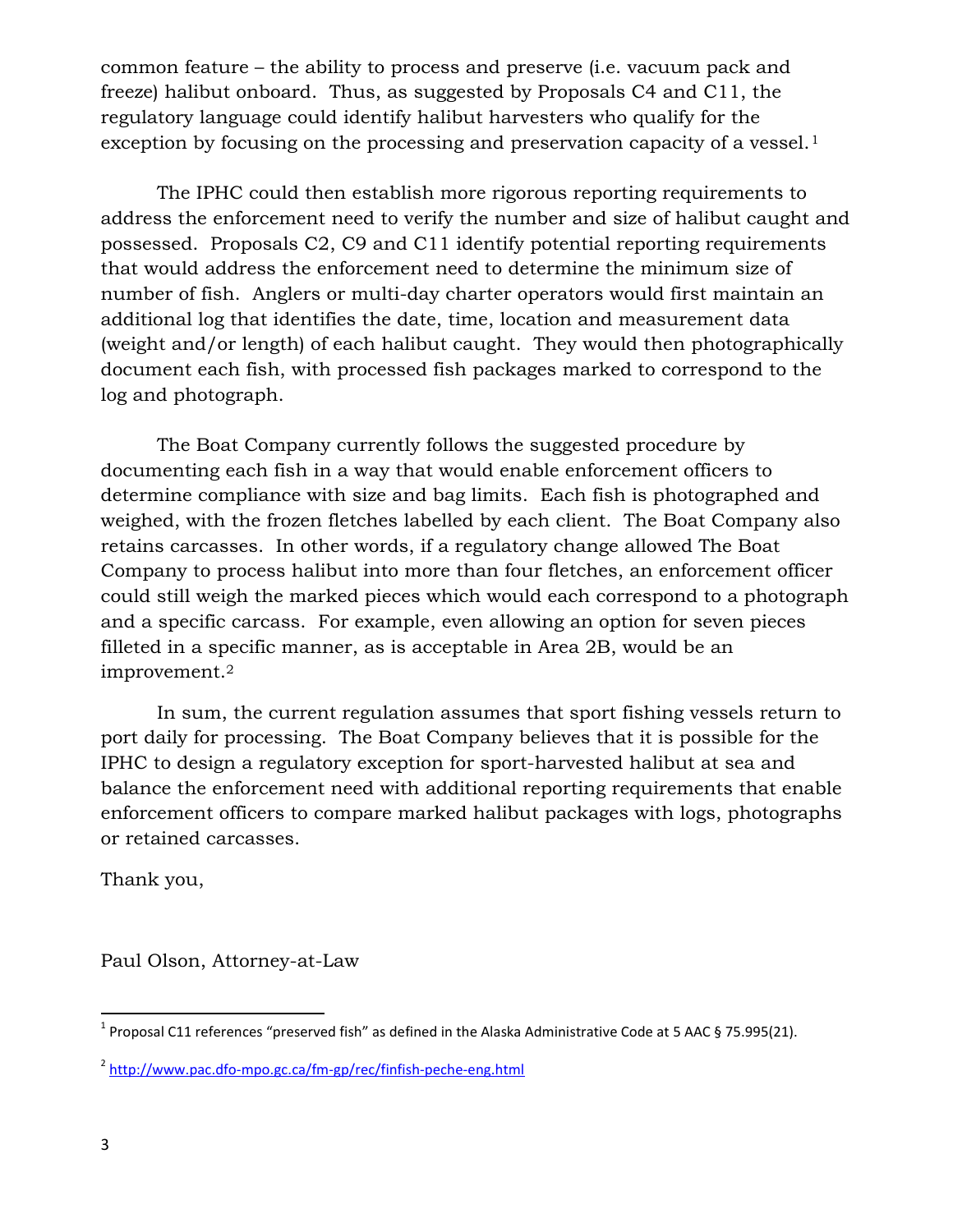Alaska Halibut Forever Gustavus, Alaska c/o Judy Brakel P.O. Box 94 Gustavus, AK 99826 (907) 697-2287

### COMMENTS ON PATTY PHILLIPS'S NOV. 2017 PROPOSAL TO IPHC

Our Gustavus-based organization, Alaska Halibut Forever, is concerned about the impacts of unguided (self-guided) halibut sportfishing businesses on the halibut resource, communities, and other halibut stakeholders.

We support Patty Phillips's November 2017 proposal to the IPHC and have several comments to add to the discussion on that proposal. We believe that adopting Ms. Phillips's proposal and our additions to it (highlighted) would provide managers of Alaska's halibut fishery with essential information regarding the unguided halibut sport fishing effort and harvest. Thank you for your consideration. Please contact us if you have any questions.

## TITLE: FOR UNGUIDED SPORT FISHING

Require logbook-style record keeping and reporting for certain unguided anglers in Alaska. It is a widespread practice of lodges or other businesses to equip unguided anglers with boats, gear, and local knowledge so the unguided angler can fish without the assistance of a licensed guide. There currently is no requirement for unguided anglers to report their sport fishing effort and harvest of halibut, thus it is difficult to assess any trends in effort and harvest. Purpose and Need:

The growth of unguided halibut rental vessels, which are not constrained by a sector limit, has resulted in an increased halibut harvest. There is a need to identify and track unguided halibut rental vessels to better understand their impacts on the halibut resource, communities, and other halibut stakeholders. This information will help determine whether additional management actions are necessary for this segment of the fishery.

Suggested Regulatory Language:

Section 3. Definitions (u) "unguided angler" with respect to a person sport fishing for halibut, means an angler or anglers sport fishing from a vessel provided by a lodge or other business equipping angler(s) with boats, gear, and local knowledge for the angler(s) to sport fish without the assistance of a licensed guide.

Section 28. Sport Fishing for Halibut (4) For unguided angler sport fishing from a vessel provided by a lodge or other business in Regulatory Areas 2C and 3A:

1) Each unguided angler shall carry a Harvest Record on his or her person while fishing for halibut. Such harvest record must include:

a) name of unguided angler

b) state of residence of unguided angler

c) Alaska sport fishing license number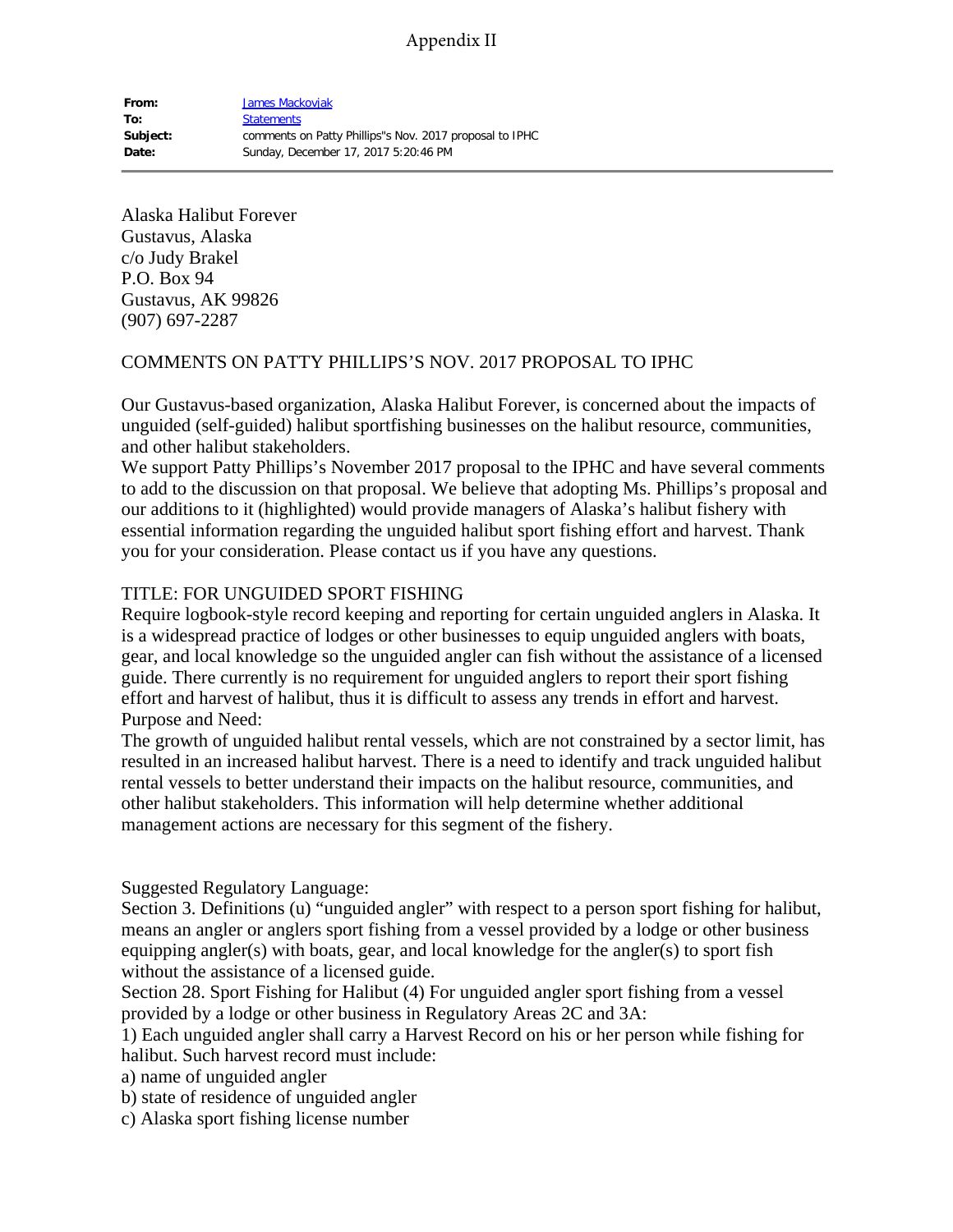d) vessel license number or registration number

e) date(s) of sport fishing effort

f) ADF&G 6-digit Logbook Area in which sport fishing effort primarily occurred

g) catch per day

i) number of halibut and total estimated weight retained

ii) number of halibut released

2) The Harvest Record must be returned to the Alaska Department of Fish & Game within 10 days upon completion of angler fishing effort.

3) No person shall make a false entry on the Harvest Record referred to in this section.

-- James Mackovjak P.O. Box 63 Gustavus, Alaska 99826

home: (907) 697-2246 cell: (541) 514-9145 [lituya@gmail.com](mailto:lituya@gmail.com)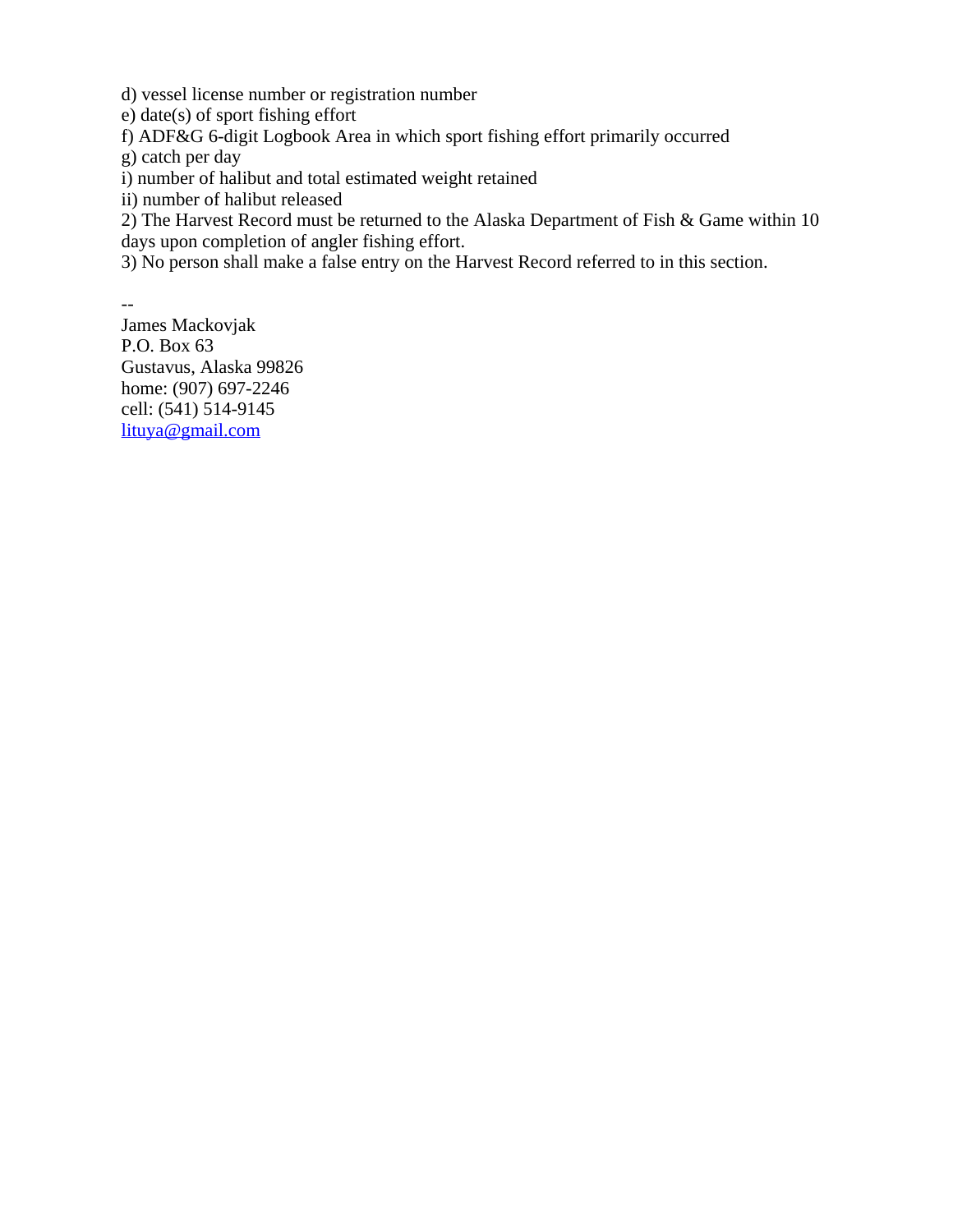# Appendix III

| From:    | <b>Leslie Pemberton</b>                      |
|----------|----------------------------------------------|
| To:      | <b>Statements</b>                            |
| Subject: | Written comment from Puffin Fishing Charters |
| Date:    | Monday, December 18, 2017 10:08:22 AM        |
|          |                                              |

To IPHC members of the commission and staff,

My name is Leslie Pemberton and I co-own puffin fishing charters with Denise Hawks. I went to Dutch harbor, Alaska in 1974 when I was 19 to make money to go back to college and never left. I started working for fish processors and then eventually started working on fishing boats to acquire sea time for my captains license in 1979.

Since then, have ran various types of vessels in the fishing charter and commercial fishing sector.

We own and operate four mid size vessels and been fishing charters out of Seward for over 30 years.

We are commercial ifq recipients that had bought 10,000 lbs of commercial ifq years ago and now have 2800 pounds of quota.

We feel the pinch from both commercial fish and charter fish sectors.

We went to the NPMC advisory panel meeting in Anchorage, Alaska and the NPMC meetings the week of December 4 and it was obvious there are a lot of issues that need more time to be researched, analyzed and resolved.

We sense there is an urgency for something more tangible at this time.

We understand Management Tools are needed to do our part to reduce our allocation in the charter sector. Therefore, we support additional Tuesday's no retention of halibut if needed along with the already pre existing additional restrictions.

We feel this is enough to to bring us back down below our allocation for now.

We support other restrictions once the other recommendations are analyzed and presented to the council in the future if needed.

We are conservation minded as a company.

We are very concerned about our resource, and have taken steps with our clients to educate them on the changes with the halibut resource.

In the past, Alaskans were a large part of our client base.

Most of our clients now are from the lower 48 and other countries.

Gone are the days of filling their freezers for the locals.

In the past, our clients came aboard expecting to catch two triple digit fish.

We are now selling the fishing experience.

We have lost most of our Alaskan clientele. Many Alaskan recreational halibut anglers has their own boats now or knows someone who does.

This is an effective way to circumvent the restrictions effective on charter boats, especially the annual limit.

We realize there is a crisis in our halibut stocks and EVERYONE has to carry the burden.

Due to the drastic regulation changes in the charter industry in the last several years, the recreational anglers presence has increase substantially with many of them launching from Seward, Alaska and fishing our local waters. Not all of them are fishing halibut but a lot of them are. They are visually present on the grounds.

There is no way to know how far co-opting of vessels has gone in the recreational sector. All we have is antidotal evidence on an expanded fleet of mom & pops.

We are having a problem (with the recreational sector mostly in) the larger ports in area 3a Seward, Homer, Whittier with the increased recreational angler presence on the fishing grounds and something has to be done. They are pinging our spots, fishing those spots on our no halibut day, taking"friends" out on a regular basis. They are making a major impact on the halibut resource.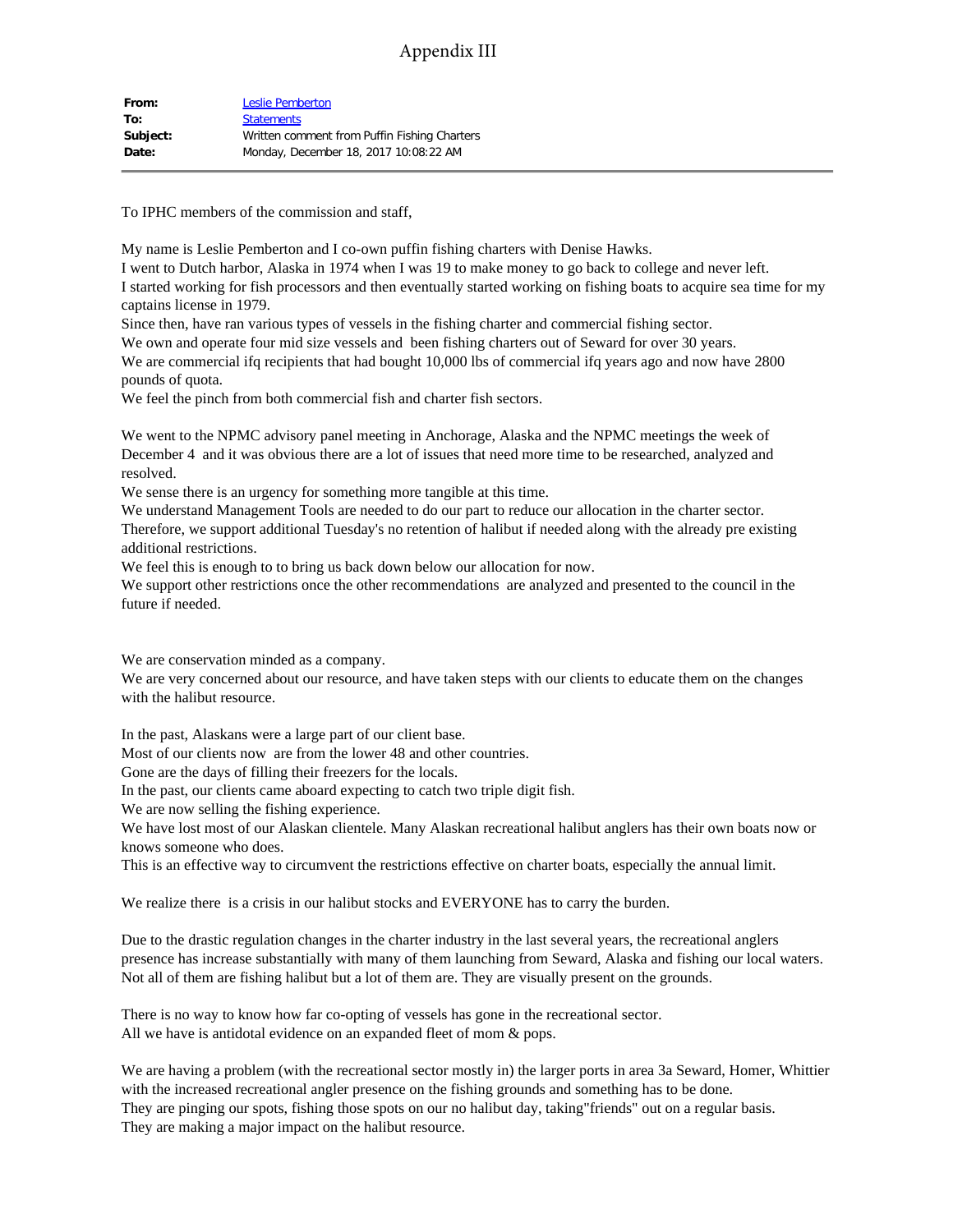Now it's time recreational sector to do their part.

The recreational sector should be held to the same restrictions as the charter halibut industry.

It's imperative that all sectors, the recreational sector as well as trawl fishery work together to sustain our halibut resource.

The burden on conservation of the halibut resource should not fall on one or two user groups.

We are all in this together.

Commercial, charter, recreational, and trawl by catch.

We especially encourage reviewing further restrictions of reducing trawl by catch of halibut.

We also encourage you to review the residential recreational halibut charter fisher catch limit and the possibility that the restrictions for the charter sector coincide with the recreational sector.

We are presenting this issue to IPHC in hope that these two additional sector groups will also be included in doing their part to help sustain the resource.

This needs to be addressed as soon as possible.

Thank you for your consideration and attention in this matter.

Sincerely, Capt. Leslie Pemberton Denise Hawks Puffin fishing charters Seward, Alaska

Sent from my iPad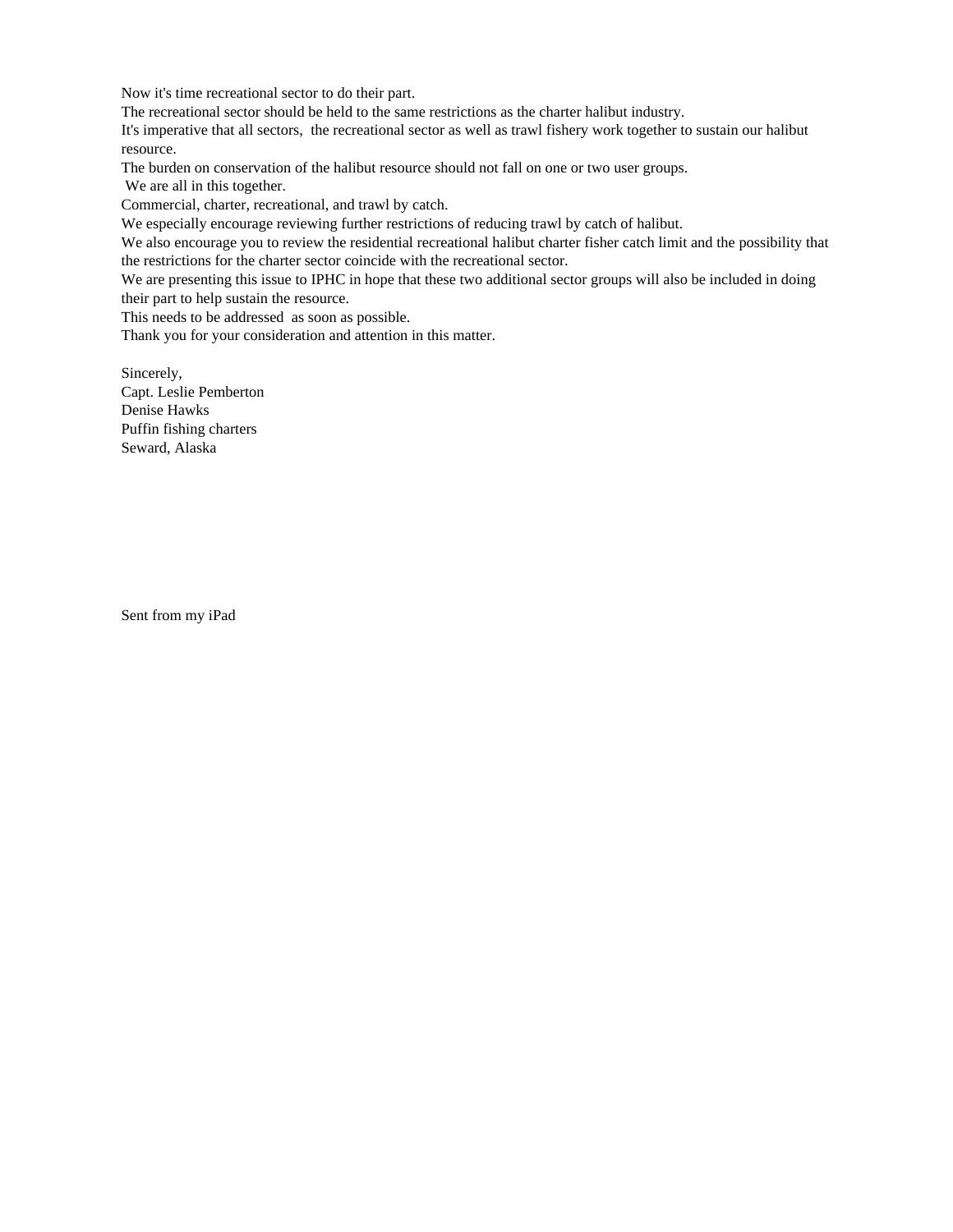**From:** Judy Brakel [\[mailto:judybrakel@gmail.com](mailto:judybrakel@gmail.com)] **Sent:** Tuesday, December 19, 2017 11:26 AM **Subject:** Comment on a Proposal to IPHC

To the International Pacific Halibut Commission:

This is a comment in support of a proposal submitted by Patty Phillips for the Nov. 2017 and Jan. 2018 meetings. It is a comment in support of Patty Phillips' proposal titled "For Unguided Sport Fishing." Our organization, Alaska Halibut Forever" has suggesting some improvements to that proposal - see comment submitted by Alaska Halibut Forever. These suggested modifications would make the reporting of Self-guided halibut sport fishing parallel to the existing Charter Sport Fishing logbook system. Like the Charter logbooks, it would be limited to Areas 2C and 3A and it would require the same sub-area reporting.

At its early December 2017 meeting the North Pacific Fishery Management Council, responded to a Discussion Paper on the topic of Self-Guided halibut sport fishing. The NPFMC decided to undertake an expanded study of Self-guided halibut sport fishing businesses. See the NPFMC "C3 Motion" titled "Self-Guided Rental Boats," available on the NPFMC's December 2017 "Agenda." One of the Council's stated study objectives is finding means of estimating halibut harvests by clients of Self-guided sport fishing businesses. Passage of Ms Phillips' proposal, ideally with the modifications suggested by Alaska Halibut Forever, would constitute a valuable step forward in assisting this project. As well, it could encourage the Council's effort to assess the size and impacts of Self-Guided halibut sport fishing businesses.

Available information shows this new Self-guided sector expanding considerably, especially in Halibut Area 2C. Businesses have found a way to get around the requirement to have the NPFMC's Charter Halibut Permits (federal limited entry permits),and around the Charter clients' daily bag and size limits, etc., and around the Charter logbook reporting requirement. The halibut harvest of this growing sector comes off the top before the allowable directed catch is determined for Halibut Areas 2C and 3A under the Catch Sharing Plan installed by the NPFMC several years ago. This puts both the commercial setline fishery and the halibut charter sport fishing industry at a disadvantage. It also increases fishing pressure on near-shore halibut populations near Alaska coastal communities, making halibut less available as an important local food for these communities. Our community of Gustavus has watched this development with concern for the future of the resource.

Thank you for your attention.

Judy Brakel, Box 94, Gustavus, Alaska 99826 phone  $\frac{907-697-2287}{90}$  email [judybrakel@gmail.com](mailto:judybrakel@gmail.com)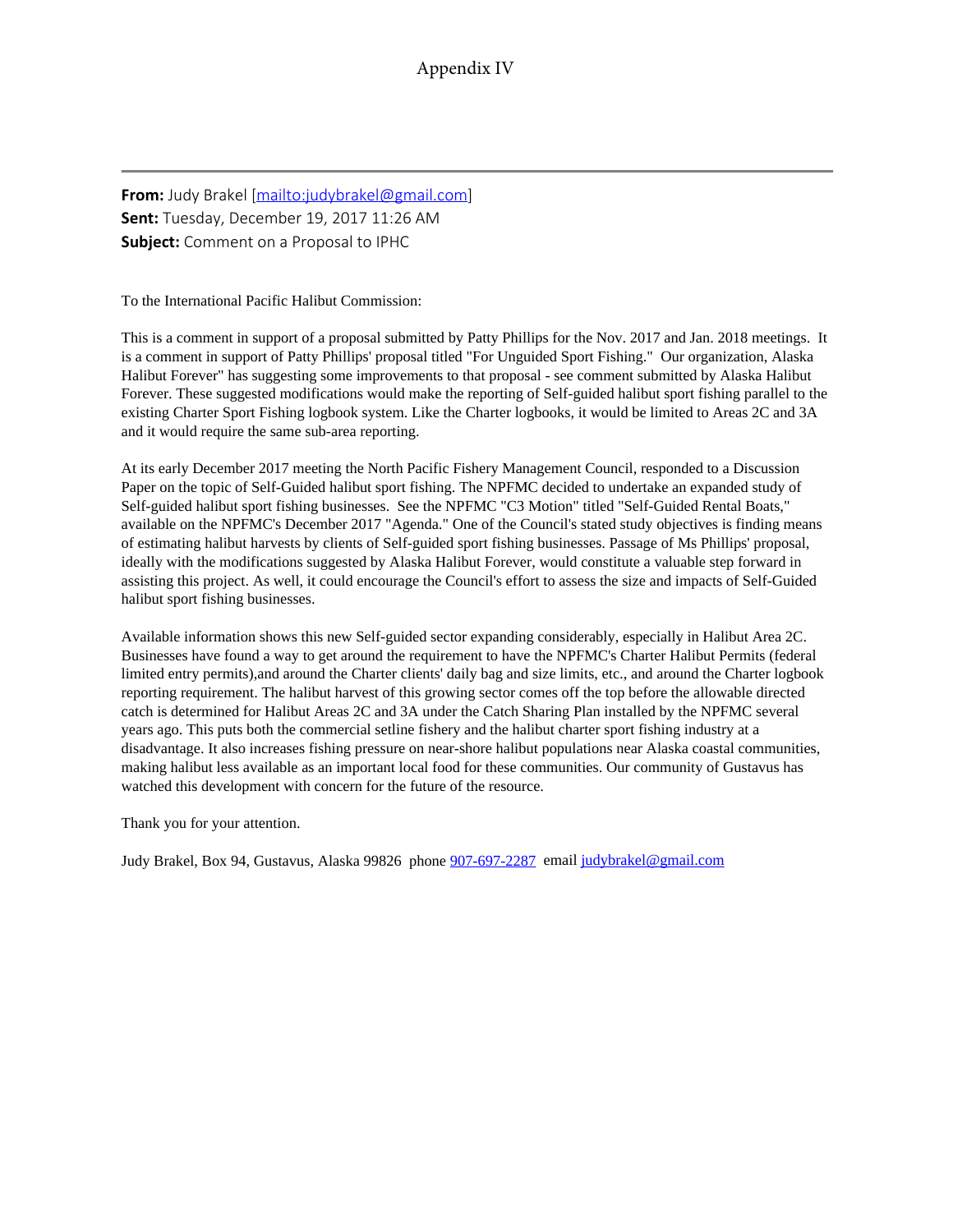Appendix V

December 21, 2017

International Pacific Halibut Commission 2320 W Commodore Way, Salmon Bay, Suite 300 Seattle, WA 98199-1287

Dear Commissioners:

The Pacific Halibut Convention between the United States and Canada was signed in 1923 to administer the commercial fisheries for halibut between both countries. It wasn't until 1973 that the first regulations governing the sport fishery were drafted. It is time to recognize that commercial fishing and recreational fishing need different management protocols. We believe the sport fleet halibut fishery should be managed separately from the commercial, Alaska subsistence, and tribal/First Nation fisheries.

The International Pacific Halibut Commission (IPHC) currently sets harvest poundage quotas for the various halibut fisheries in the waters off the US and Canadian coasts. Areas 2A (Southern US) and 2B (Canada) have assigned quotas that are divided between sport, commercial, and tribal fisheries. In 2017, the 2A sport quota was 528,998 lbs and the 2B sport fishery had 1.117M lbs. In Alaska, the charter fleet had a 2.8M lb quota and the private boat fleet had *no quota* and took an estimated 2.8M lbs. We believe it is time to re-structure the sport halibut fishery to be managed on an equitable basis for both countries. We feel that it can be done on numbers of fish landed, not pounds landed. This can be done with a standardized season of February 1 to December 31; a daily bag limit of one fish; a field possession limit of two fish; and an annual limit of up to six fish.

Recreational halibut anglers are a critical component in the coastal economies of the US and British Columbia. They spend tens of millions of dollars which support many businesses from motels and gas stations to restaurants, grocery stores, bait dealers, fishing lodges, and tackle shops. Loss of halibut fishing opportunities can and is causing severe economic impacts to coastal communities in both countries.

A consistent season structure with a daily limit, a field possession limit, and an annual limit would have far reaching impacts not only for the coastal economies of our two countries but would also allow for a safer fishery. Assigned fishing dates have created a derby mentality, forcing anglers to go fishing when they shouldn't be on the water. Lives and property have been lost. First responders including the US and Canadian Coast Guard are put at risk when called out for search and rescue activities. Having an extended season would allow the sport angler to pick the days and sea/weather conditions for a safer fishery.

We would like to work with the IPHC, and the NPFMC, PFMC, and the Canadian DFO to establish regulations that would be consistent for the sport fishing communities of both countries starting with the 2019 season.

Sincerely,

David A. Croonquist

Sequim, WA

For the Olympic Peninsula Salmon and Halibut Coalition, Port Angeles Salmon Club, Puget Sound Anglers, Coastal Conservation Association, City of Port Angeles, Port of Port Angeles, Clallam County Commissioners, Port of Port Townsend, halibut anglers from Oregon and California, and coastal businesses with direct and indirect links to the sport fishing community.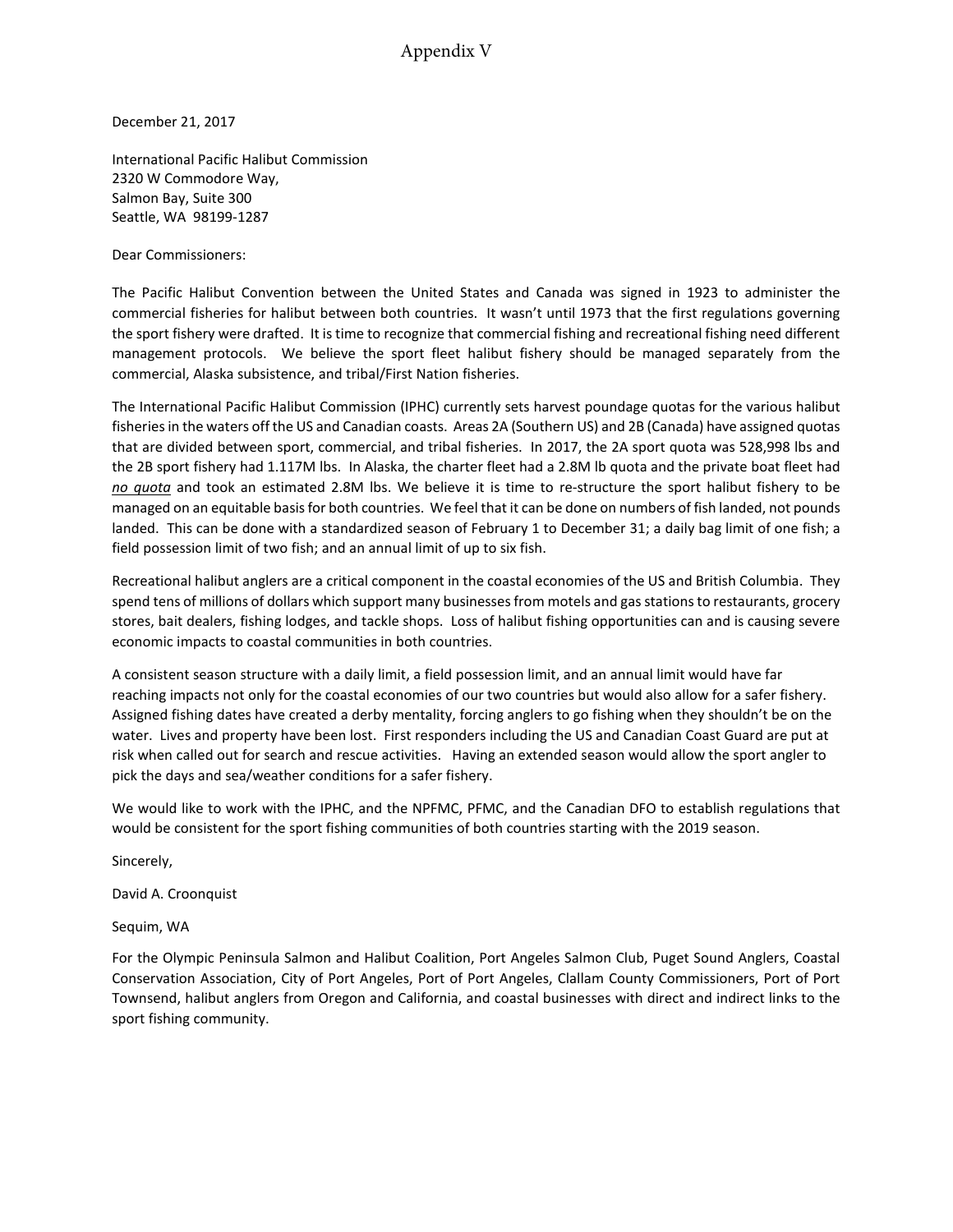#### Appendix VI

IPHC

#### NPFMC at [npfmc.comments@noaa.gov](mailto:npfmc.comments@noaa.gov)

To whom it may concern:

I am sending these comments in response to the discussions about the self guided sport fishing(recreational fishing) impacts and possible actions; the RQE CHP buy up, and the CHP latency potential and actions.

You have heard from me before, so what I have to say is not new. However as the issues and the myriad of scenarios become more complex and with continuous effort to regulate the next concern, it seems to me that there is a very simple fix.

Get rid of the CSP, the GAF, and anything else that connects recreational fishermen to commercial fishermen; make a separate recreational halibut fishing allocation; provide for accountability in that allocation(logbooks and punchcards); and regulate the participants of that allocation. I know this may seem to be going backwards on the road that we have all so laboriously decided to follow; however it is a better way.

Should you decide to do so; it nullifies the self guided advantage and impact on the halibut(all recreational fishermen would have the same rules); it simplifies regulatory rhetoric and paperwork; reduces enforcement confusion and costs; removes competitive issues between commercial fisherman and charter boat operators; and brings equity to all recreational users of the resource. It turns an RQE, if implemented, into a benefit to all recreational sports fishermen and it has no impact on the CHP(limited entry) requirement for charter boats but it does impact the latency issue of those permits by including all recreational fishermen in the allocation.

So again, I say, put all recreational halibut fishing into a single recreational allocation that is separate from the commercial allocation. Then use the science to regulate that allocation to be sustainable. Oh, and make the allocation equitable to the number of users.

And if we want to support the halibut resource even better, vote to implement Kent Huff's "Bycatch use in lieu of area IFQ for commercial fishermen" proposal.

Thankyou for your service on the council and thankyou for considering my comments. I welcome your feedback.

Sincerely,

James S Kearns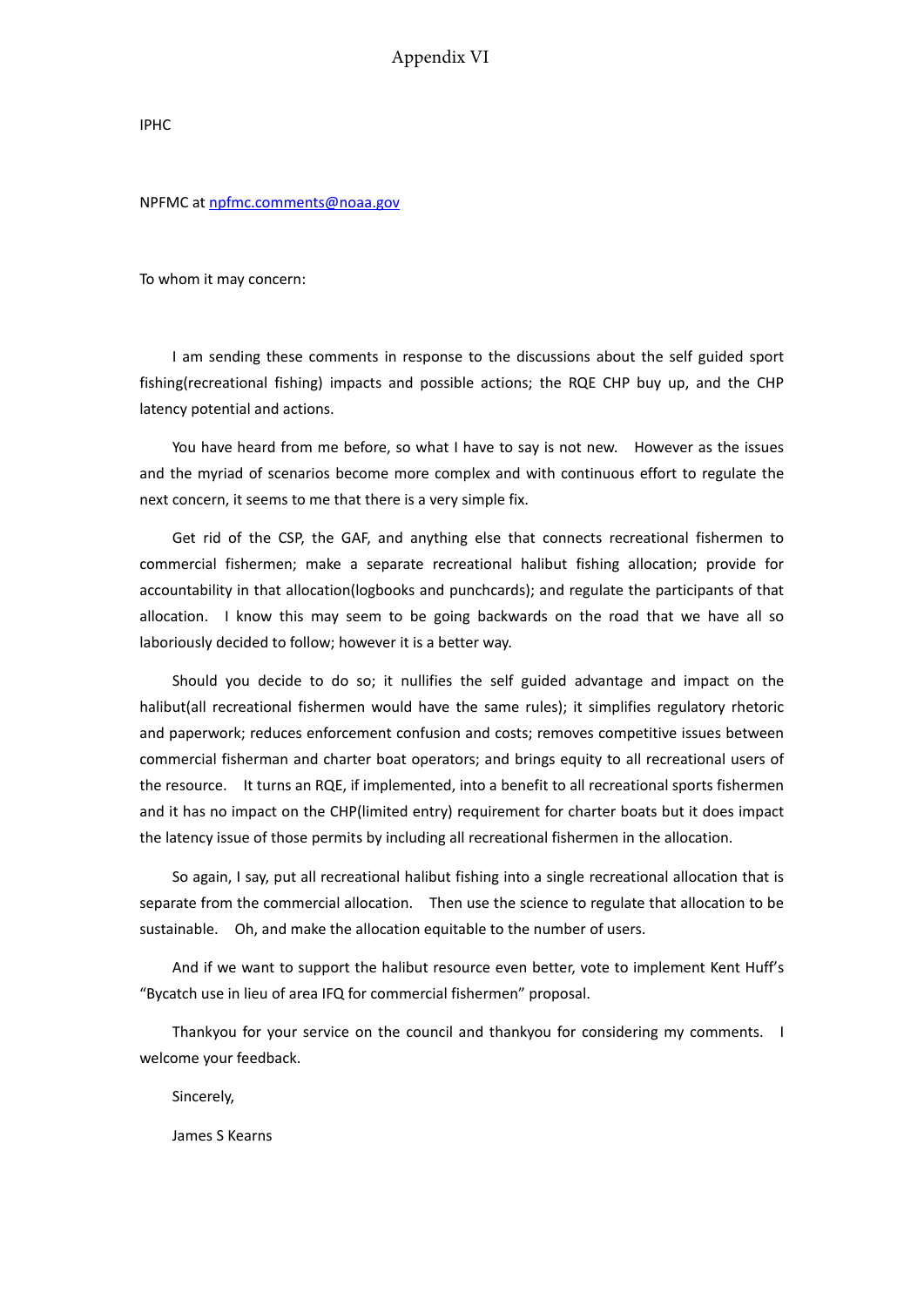Comment on Regulatory Area 2A, 2B, 2O, 3A, 4A, 4B, 4CDE

| Name: James Whitethorn                 |                 |
|----------------------------------------|-----------------|
| Affiliation: West Brothers Group       |                 |
| Address: Box 94                        |                 |
| State/Prov. Alaska<br>City: Petersburg | Zip Code: 99833 |
| Fax<br>Telephone: 760-464-1543         | E-Mail          |
| mm Hh<br>Signature C <sub>22</sub>     |                 |

1) What is your recommended catch limit or proposal?

West Brothers Group recommends a total removal of 9.22 million lbs for The commercial catch would be 6.03 million. the 2018 season for 2C. Same as 2016.

What is the supporting information for this recommendation, (eg catch Please be specific where possible. rates, biomass, trends Recruitment, ect.)  $\sum_{i=1}^{n}$ 

See below

3) Attach any supporting materials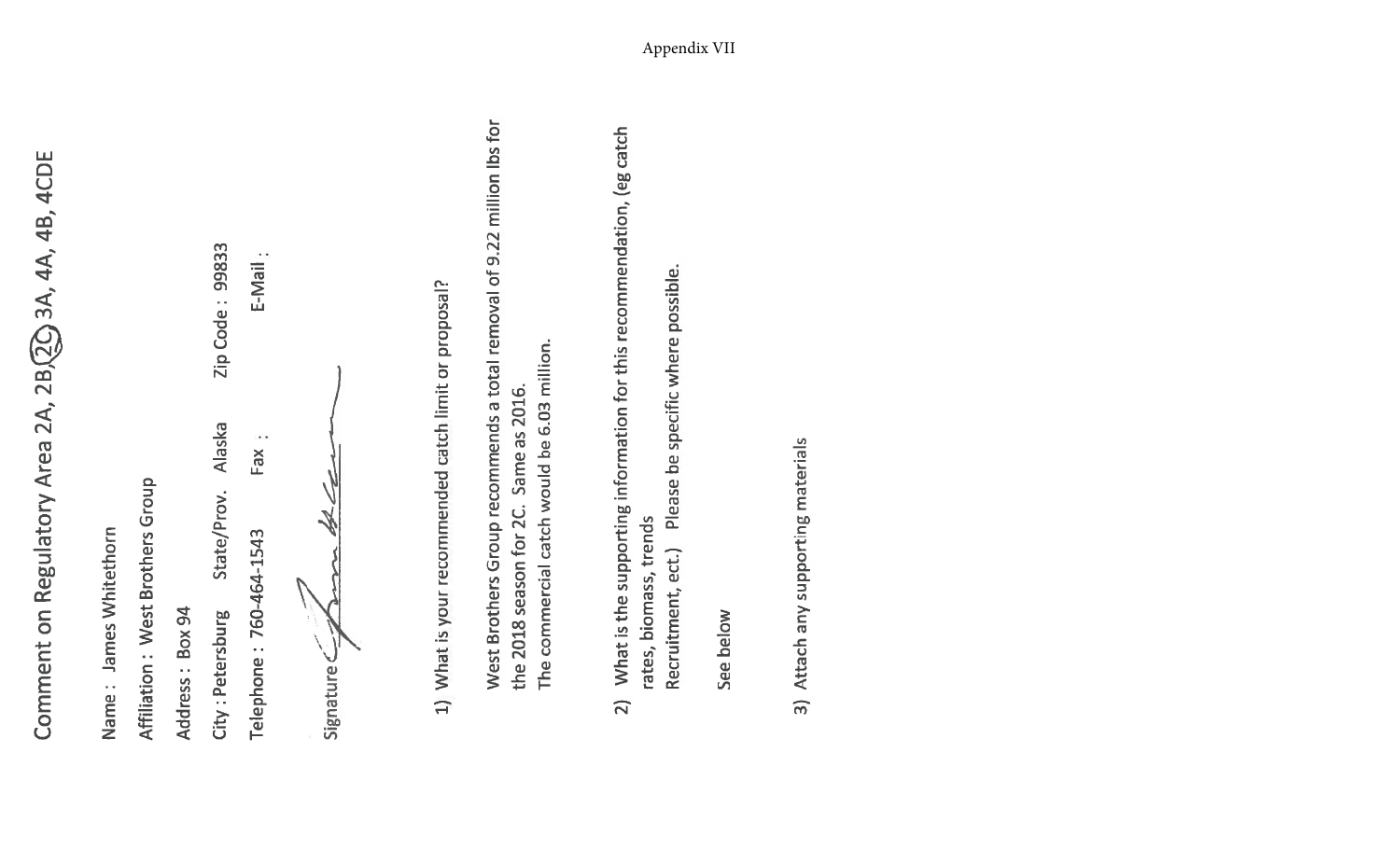1) We feel that all areas should be run on an area by area model for apportionment.

- Removals of 9.22 million and a commercial catch of 6.03 million. We can justify the total a) With our increase in the setline survey from 104.3 lbs in 2008 to 209.0 lbs in 2015, and 12% up for 2016.
- b) We feel that our biomass is under estimated by 60 million lbs in 2C.
- four of those went only to 3A, 85 went to Charlotte South, while 1945 the 1925 - 1976 survey show out of 9729 tags, only five fish west and Also, the migrate back west from 2C. That must mean that they are coming With our survey increases, it pretty well proves that the fish don't to spawn and because our size, being the largest at 3lbs. In the total fisheries, don't seem to be showing up anywhere else. (See attached Survey) were caught in 2C.  $\overline{G}$
- halibut. Our brown crab, red crab and now we are finding halibut with d) We are concerned with our Eco system in 2C, with the overstock of full size dungy crab in their stomach.
- e) Maybe our risk factor should separate for each AAF regional datasets.
- responsible for 14% wastage because of coastwide average. How can we any better than 0.5% wastage. We think that the observer coverage f) Also we feel because of the catch wastage of 0.5%, our commercial catch of 6.03 million is justified. We cannot figure out how we are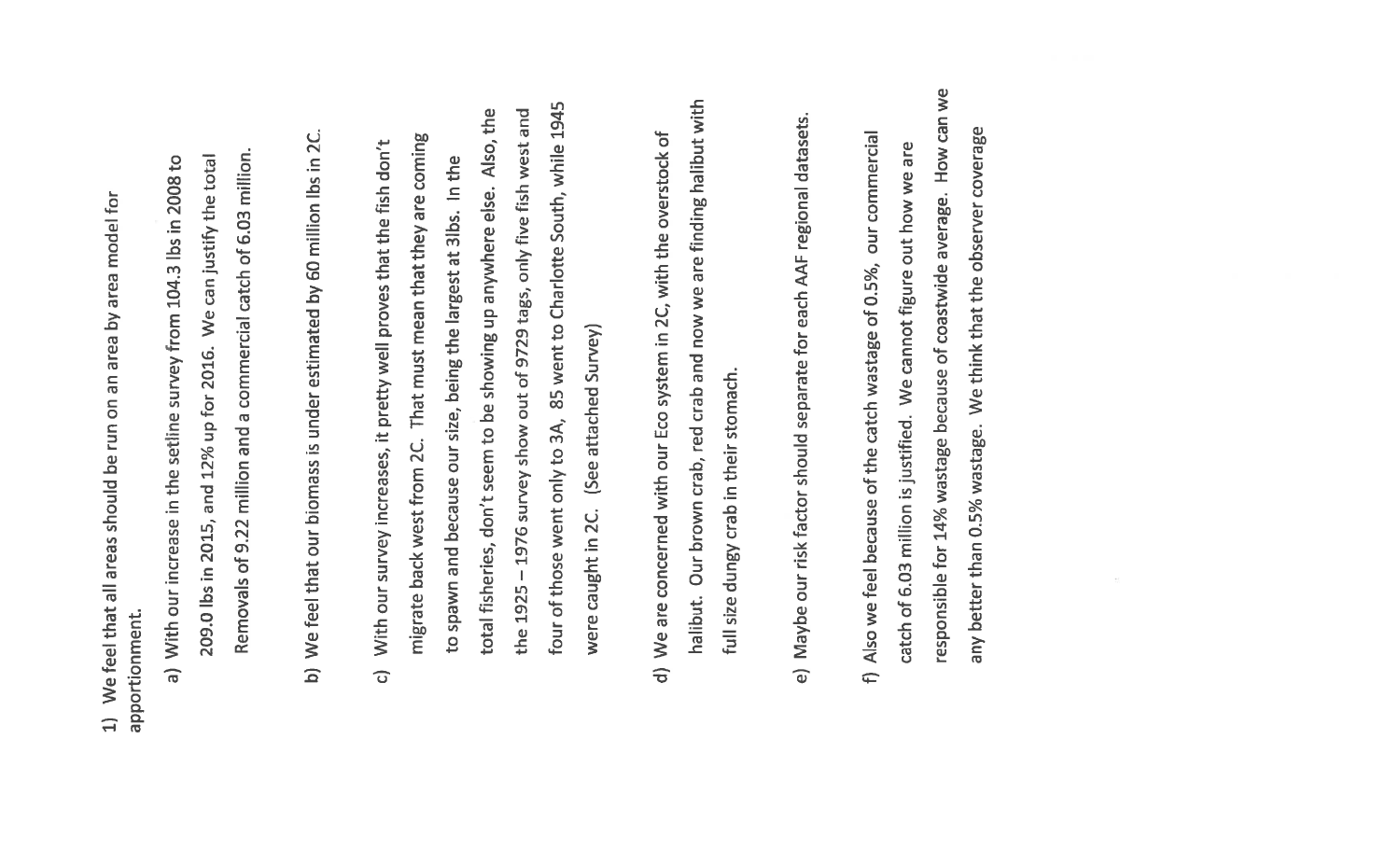|                          | Let's solve<br>should match the bio-catch wastage of Halibut in each area.                                                                 |
|--------------------------|--------------------------------------------------------------------------------------------------------------------------------------------|
|                          | the problem, where needed.                                                                                                                 |
| $\widehat{\mathbf{z}}$   | Setline Survey                                                                                                                             |
|                          | Average from 1977 - 2014 in 2C is 185.3 lbs per skate<br>$\frac{1}{\sigma}$                                                                |
|                          | 2014 2C was 186.5 lbs per skate<br>$\overline{\mathsf{d}}$                                                                                 |
|                          | 2015 2C was 209.0 lbs per skate<br>$\widehat{\mathbf{C}}$                                                                                  |
|                          | 2016 2C is about 235 lbs per skate (over twice that of your best area)<br>$\widehat{\sigma}$                                               |
|                          | e) 2017 2C is about 250 lbs per skate                                                                                                      |
| $\widehat{\mathfrak{m}}$ | 1995-2014 2C was at an average of 10.96 million lbs of total removals.<br><b>Total Removals</b><br>$\widehat{\mathbf{a}}$                  |
|                          | b) 2015 total removals for 2C were 5.65 million lbs.                                                                                       |
|                          | 2016 total removals for 2C were 6.366 million lbs.<br>$\widehat{\mathbf{C}}$                                                               |
|                          | 2017 total removals for 2C were 7.04 million lbs.<br>$\widehat{\sigma}$                                                                    |
| $\widehat{4}$            | If (by using area model) we take 75% of the 1995-2014 average of 10.96<br>Million lbs, we would harvest 9.22 million lbs of total removals |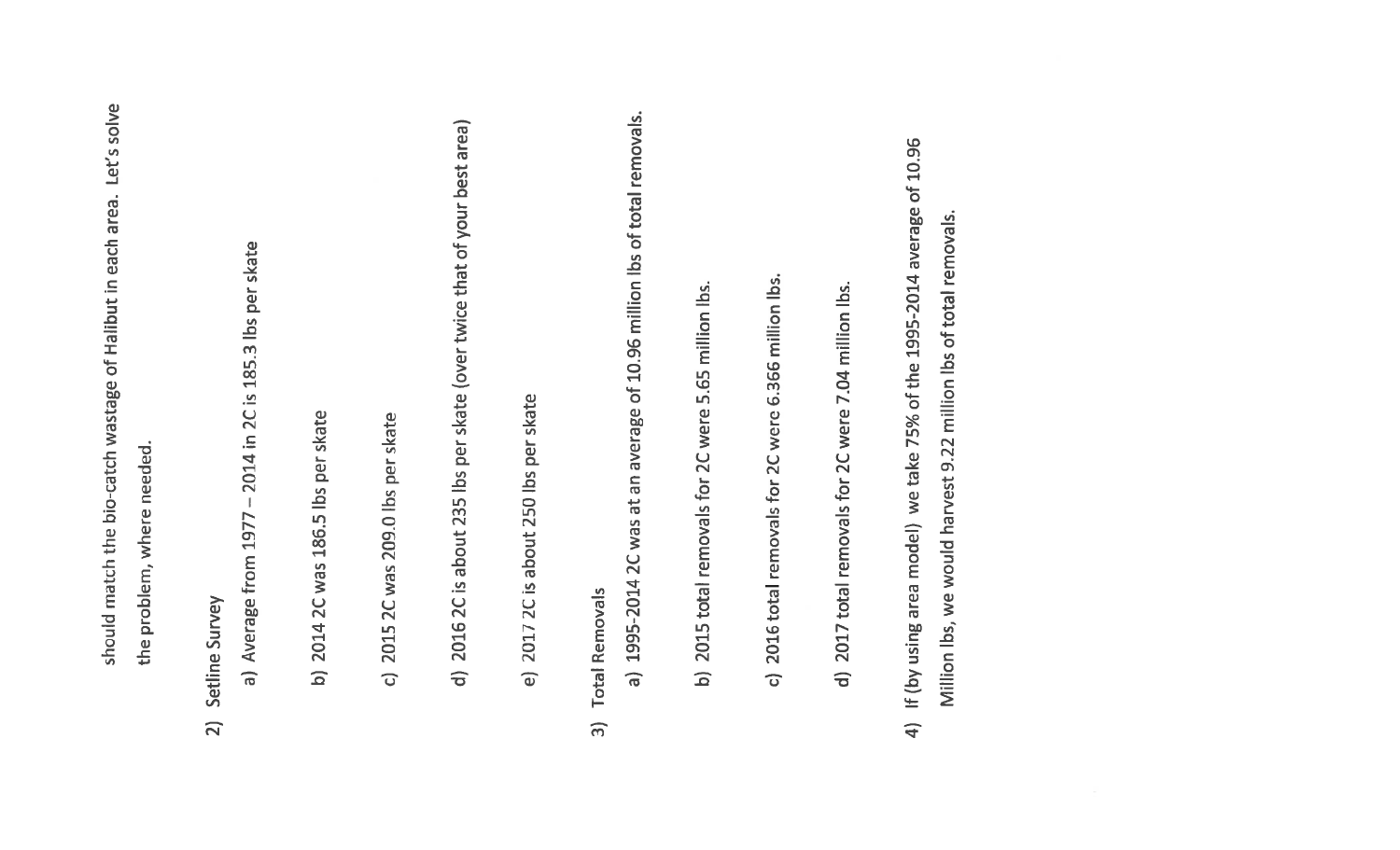| a) Total removals          | $= 9.22$ million                        |
|----------------------------|-----------------------------------------|
| b) Charter 16 to 17 %      | $= 1.48$ million                        |
| c) Non Charter             | $= 1.19$ million                        |
| d) Subsistence and Wastage | $= .26$ million                         |
| e) Total other uses        | $= 2.93$ million                        |
| 2016 Removals              | 9.22 million<br>$\overline{\mathbf{u}}$ |
| a) Minus other uses        | $= 2.93$ million                        |
| b) 2016 Commercial Catch   | $= 6.03$ million                        |

 $\overline{5}$ 

- Best fishing ever in 2C  $\widehat{\mathbf{6}}$
- a) My personal catch was 380 skate in the 2017 season.
- b) Biggest average size at 31 lbs
- c) We would like to see the Charter Fleet to get one fish without a slot size.
- d) Our bycatch is lower than 0.5%
- e) We feel that 9.22 million total removals would be a number that could be used for a long term without decreasing our survey.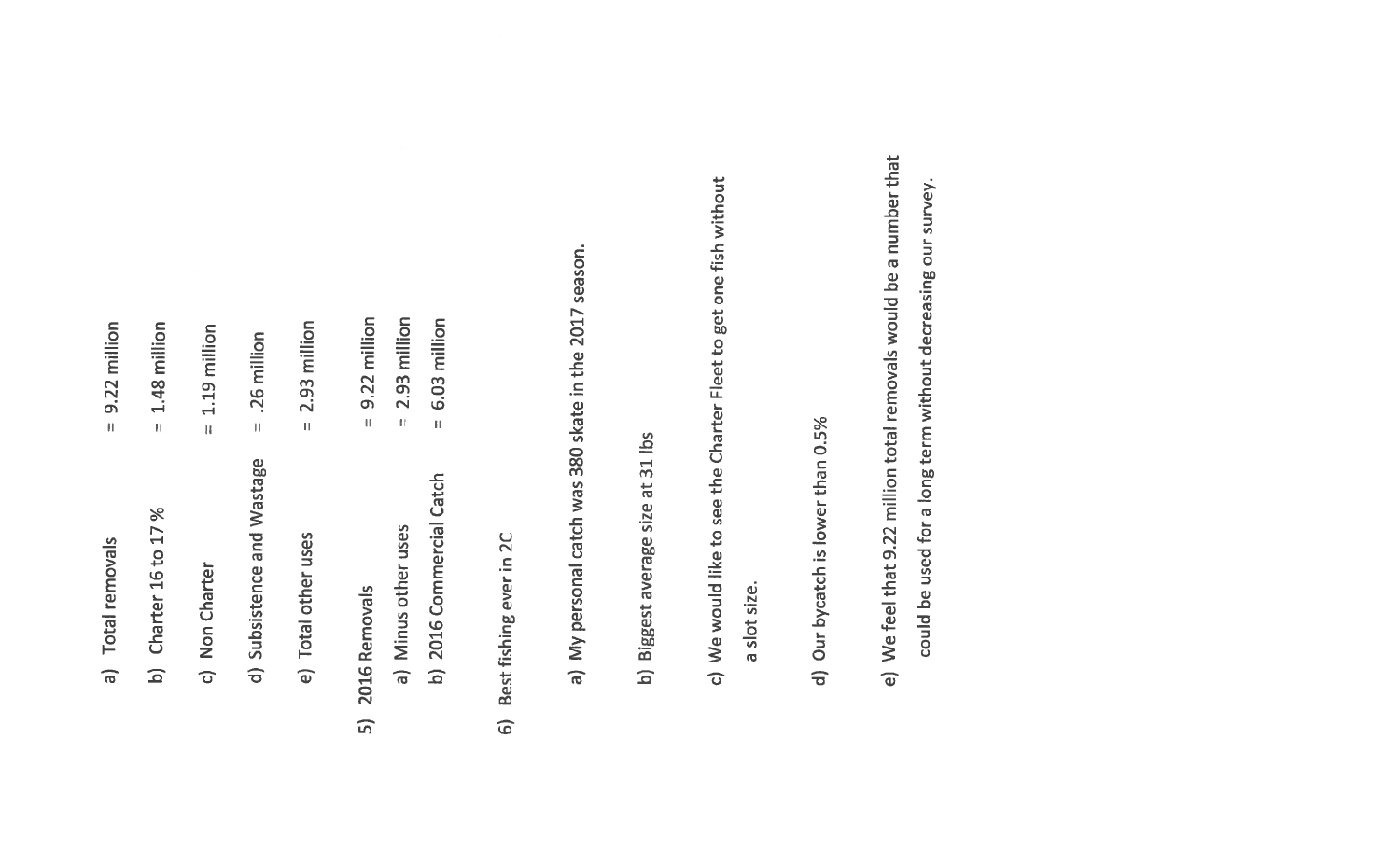f) This proposal 8.22 was passed by PAG in 2016 and not considered by<br>The commission.

Thank You. N de

 $\left\vert \mathbf{k}\right\rangle$